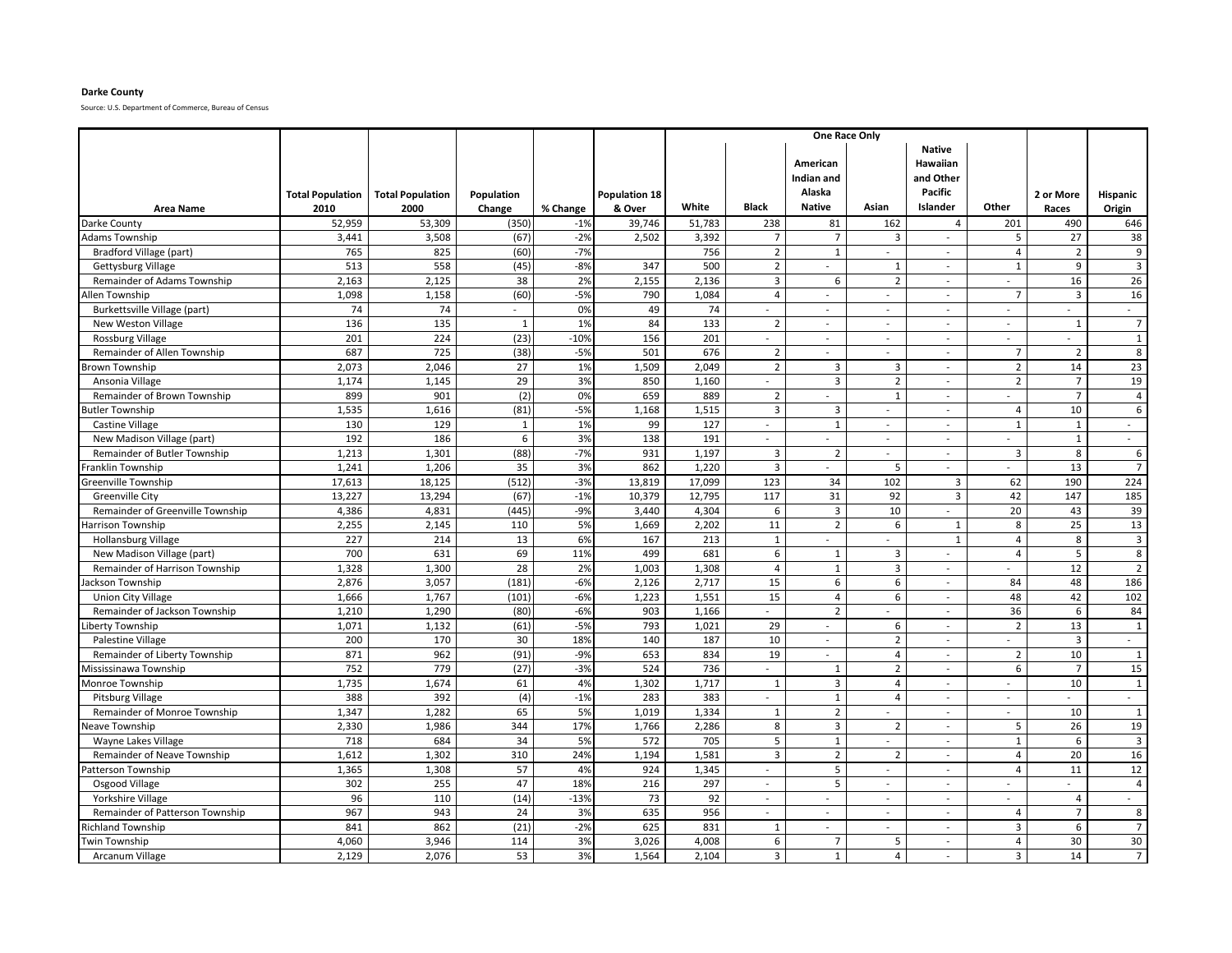### **Darke County**

|                              |                                 |                                 |                      |          |                         |       |                          |                                                   | One Race Only |                                                                      |                          |                    |                           |
|------------------------------|---------------------------------|---------------------------------|----------------------|----------|-------------------------|-------|--------------------------|---------------------------------------------------|---------------|----------------------------------------------------------------------|--------------------------|--------------------|---------------------------|
| <b>Area Name</b>             | <b>Total Population</b><br>2010 | <b>Total Population</b><br>2000 | Population<br>Change | % Change | Population 18<br>& Over | White | <b>Black</b>             | American<br>Indian and<br>Alaska<br><b>Native</b> | Asian         | <b>Native</b><br>Hawaiian<br>and Other<br><b>Pacific</b><br>Islander | Other                    | 2 or More<br>Races | <b>Hispanic</b><br>Origin |
| Gordon Village               | 212                             | 190                             | 22                   | 12%      | 159                     | 207   |                          |                                                   | $\sim$        |                                                                      |                          |                    |                           |
| Ithaca Village               | 136                             | 102                             | 34                   | 33%      | 98                      | 135   | $\overline{\phantom{a}}$ | ۰.                                                |               |                                                                      | $\overline{\phantom{a}}$ |                    |                           |
| Remainder of Twin Township   | 1,583                           | 1,578                           |                      | 0%       | 1,205                   | 1,562 |                          |                                                   | $\sim$        |                                                                      | $\overline{\phantom{a}}$ | 14                 | 18                        |
| Van Buren Township           | 1,469                           | 1,573                           | (104)                | $-7%$    | 1,143                   | 1,437 |                          | ۰.                                                | 8             |                                                                      | 3                        | 18                 | 6                         |
| Wabash Township              | 887                             | 934                             | (47)                 | $-5%$    | 621                     | 885   | $\overline{\phantom{a}}$ | $\overline{\phantom{0}}$                          |               | $\sim$                                                               | $\overline{\phantom{a}}$ |                    |                           |
| North Star Village           | 236                             | 209                             | 27                   | 13%      | 165                     | 236   | $\overline{\phantom{a}}$ | . .                                               | $\sim$        |                                                                      | $\overline{\phantom{a}}$ |                    |                           |
| Remainder of Wabash Township | 651                             | 725                             | (74)                 | $-10%$   | 456                     | 649   | $\overline{\phantom{a}}$ | ۰.                                                |               |                                                                      | $\overline{\phantom{a}}$ |                    |                           |
| <b>Washington Township</b>   | 1,325                           | 1,382                           | (57)                 | $-4%$    | 1,004                   | 1,296 | 12                       |                                                   |               | $\sim$                                                               | $\overline{\phantom{a}}$ |                    | 22                        |
| Wayne Township               | 4,489                           | 4,349                           | 140                  | 3%       | 3,218                   | 4,442 |                          |                                                   |               |                                                                      |                          | 32                 | 16                        |
| <b>Versailles Village</b>    | 2,687                           | 2,589                           | 98                   | 4%       | 1,990                   | 99    |                          |                                                   | $\sim$        | $\overline{\phantom{a}}$                                             | $\mathbf{\hat{}}$        | 18                 | 16                        |
| Remainder of Wayne Township  | 1,802                           | 1,760                           | 42                   | 2%       | 1,228                   | 4,343 |                          | $\overline{\phantom{a}}$                          |               | $\sim$                                                               | $\overline{\phantom{a}}$ | 14                 | . .                       |
| <b>York Township</b>         | 503                             | 523                             | (20)                 | $-4%$    | 355                     | 501   |                          | $\sim$                                            | $\sim$        | . .                                                                  | $\overline{\phantom{a}}$ |                    |                           |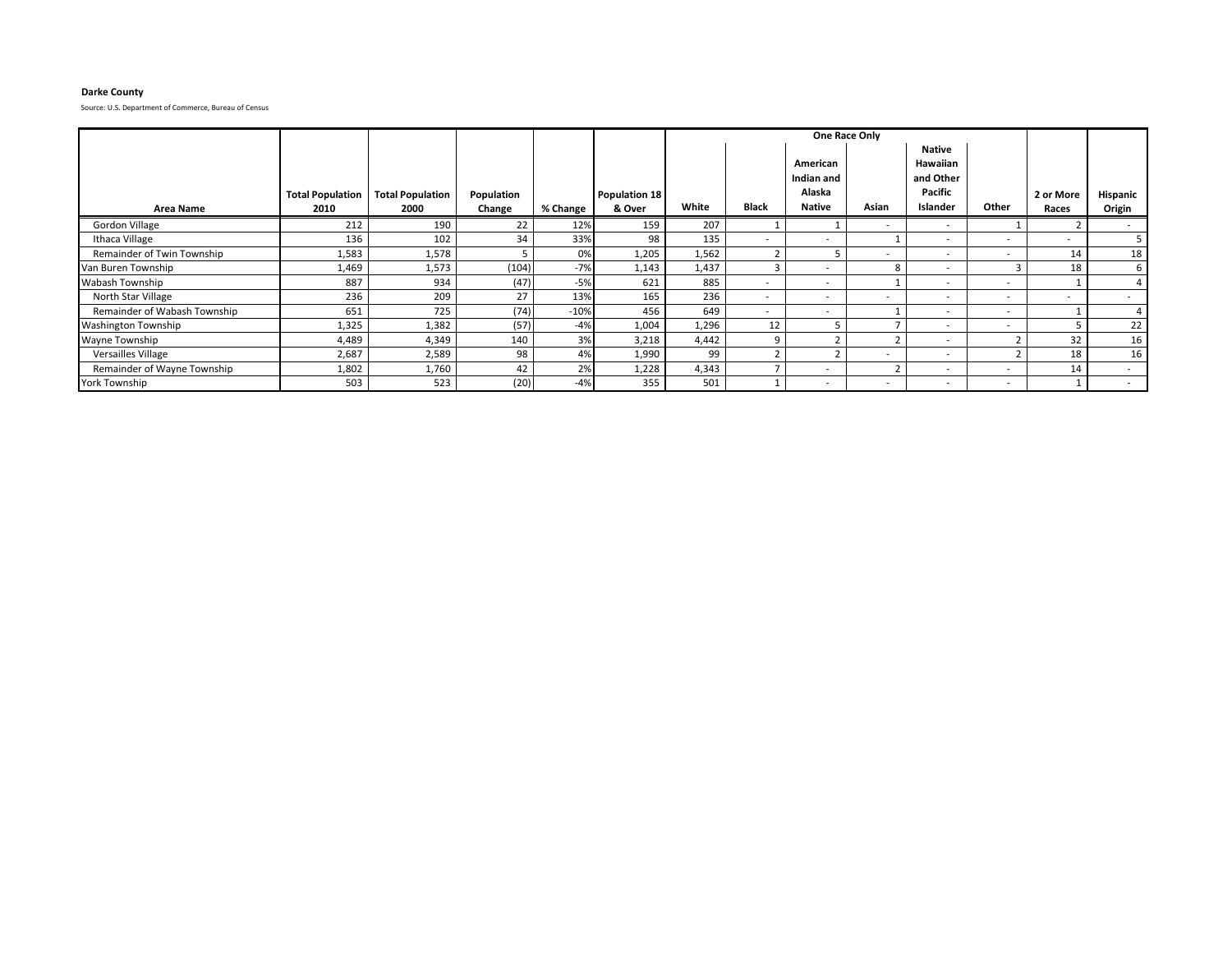### **Greene County**

| <b>Area Name</b>                    | <b>Total Population</b><br>2010 | <b>Total Population</b><br>2000 | Population<br>Change | % Change | <b>Population 18</b><br>& Over | White                    | <b>Black</b>   | American<br>Indian and<br>Alaska<br><b>Native</b> | Asian                    | <b>Native</b><br>Hawaiian<br>and Other<br>Pacific<br>Islander | Other             | 2 or More<br>Races          | Hispanic<br>Origin   |
|-------------------------------------|---------------------------------|---------------------------------|----------------------|----------|--------------------------------|--------------------------|----------------|---------------------------------------------------|--------------------------|---------------------------------------------------------------|-------------------|-----------------------------|----------------------|
| <b>Greene County</b>                | 161,573                         | 147,886                         | 13,687               | 9%       | 126,440                        | 139,670                  | 11,681         | 428                                               | 4,703                    | 89                                                            | 860               | 4,142                       | 3,439                |
| Bath Township                       | 39,392                          | 40,231                          | (839)                | $-2%$    | 32,130                         | 32,926                   | 3.726          | 123                                               | 1,067                    | 45                                                            | 309               | 1.196                       | 1,010                |
| Fairborn City (part)                | 31,151                          | 31,354                          | (203)                | $-1%$    | 24,496                         | 26,382                   | 2,469          | 108                                               | 935                      | 40                                                            | 247               | 970                         | 757                  |
| Wright-Patterson AFB CDP (part)     | 1,821                           | 3,139                           | (1, 318)             | $-42%$   | 1,322                          | 1,451                    | 195            | $\overline{2}$                                    | 58                       | $\overline{3}$                                                | 32                | 80                          | 137                  |
| Remainder of Bath Township          | 6.420                           | 5,738                           | 682                  | 12%      | 6,312                          | 5.093                    | 1.062          | 13                                                | 74                       | $\overline{2}$                                                | 30                | 146                         | 116                  |
| Beavercreek Township                | 52,156                          | 41,745                          | 10,411               | 25%      | 39,986                         | 46,158                   | 1,352          | 102                                               | 3,104                    | 22                                                            | 264               | 1,154                       | 1,330                |
| <b>Beavercreek City</b>             | 45,193                          | 37,984                          | 7,209                | 19%      | 34,976                         | 40,018                   | 1,124          | 101                                               | 2,671                    | 21                                                            | 231               | 1,027                       | 1,184                |
| Fairborn City (part)                | 1,201                           | 698                             | 503                  | 72%      | 802                            | 1,045                    | 38             | $\sim$                                            | 80                       |                                                               | $\overline{2}$    | 36                          | 21                   |
| Wright-Patterson AFB CDP (part)     |                                 | $\overline{A}$                  | (4)                  | $-100%$  | $\sim$                         | $\overline{\phantom{a}}$ | $\sim$         | $\sim$                                            | $\overline{\phantom{a}}$ | $\sim$                                                        |                   | $\overline{\phantom{a}}$    |                      |
| Remainder of Beavercreek Township   | 5,762                           | 3,059                           | 2,703                | 88%      | 4,208                          | 5,095                    | 190            | 1                                                 | 353                      | 1                                                             | 31                | 91                          | 125                  |
| <b>Bellbrook City</b>               | 6,943                           | 7,009                           | (66)                 | $-1%$    | 5,282                          | 6,665                    | 88             | 19                                                | 51                       | $\overline{2}$                                                | 31                | 87                          | 147                  |
| Caesarscreek Township               | 1,137                           | 1,225                           | (88)                 | $-7%$    | 935                            | 1,111                    | $\overline{7}$ | $\mathbf{1}$                                      | $\mathbf{1}$             | 5                                                             | $\overline{a}$    | 12                          | 10                   |
| Cedarville Township                 | 5,500                           | 5,092                           | 408                  | 8%       | 4.724                          | 5,200                    | 126            | 10                                                | 53                       | $\sim$                                                        | 23                | 88                          | 102                  |
| Cedarville Village                  | 4,019                           | 3,828                           | 191                  | 5%       | 3,648                          | 3,795                    | 91             | $\overline{4}$                                    | 46                       | $\overline{\phantom{a}}$                                      | 14                | 69                          | 89                   |
| Remainder of Cedarville Township    | 1,481                           | 1,264                           | 217                  | 17%      | 1,076                          | 1,405                    | 35             | 6                                                 | $\overline{7}$           |                                                               | 9                 | 19                          | 13                   |
| efferson Township                   | 1,254                           | 1,109                           | 145                  | 13%      | 941                            | 1,219                    | $\overline{3}$ | $\mathbf{1}$                                      | $\mathbf{1}$             | $\sim$                                                        | $\overline{3}$    | 27                          | 8                    |
| <b>Bowersville Village</b>          | 312                             | 290                             | 22                   | 8%       | 231                            | 303                      | $\overline{2}$ | $\sim$                                            | $\overline{\phantom{a}}$ | $\sim$                                                        | $\mathbf 1$       | 6                           | $\overline{7}$       |
| Remainder of Jefferson Township     | 942                             | 819                             | 123                  | 15%      | 710                            | 916                      | $\overline{1}$ | $\mathbf{1}$                                      | 1                        | $\sim$                                                        | $\overline{2}$    | 21                          | $\,1\,$              |
| Kettering City (part)               | 467                             | $\sim$                          | 467                  | #DIV/0!  | 373                            | 437                      | 10             |                                                   | 6                        | $\overline{\phantom{a}}$                                      | $\mathbf{1}$      | 13                          | 6                    |
| Miami Township                      | 4,790                           | 5,106                           | (316)                | $-6%$    | 3,827                          | 3,948                    | 446            | 24                                                | 71                       | $\sim$                                                        | 16                | 285                         | 92                   |
| Clifton Village (part)              | 104                             | 130                             | (26)                 | $-20%$   | 80                             | 101                      | $\sim$         |                                                   | $\overline{2}$           | $\sim$                                                        |                   | $\overline{1}$              | $\sim$               |
| <b>Yellow Springs Village</b>       | 3,487                           | 3,761                           | (274)                | $-7%$    | 2,799                          | 2,725                    | 417            | 22                                                | 52                       | $\sim$                                                        | 15                | 256                         | 71                   |
| Remainder of Miami Township         | 1,199                           | 1,215                           | (16)                 | $-1%$    | 948                            | 1,122                    | 29             | $\overline{2}$                                    | 17                       | $\sim$                                                        | $\mathbf{1}$      | 28                          | 21                   |
| <b>Jew Jasper Township</b>          | 2.568                           | 2,538                           | 30                   | 1%       | 1.983                          | 2.509                    | 23             | 6                                                 | $\overline{2}$           | $\overline{\phantom{a}}$                                      | $\overline{4}$    | 24                          | 20                   |
| Shawnee Hills CDP (part)            | 1,457                           | 1,576                           | (119)                | $-8%$    | 1,081                          | 1,424                    | 6              | 6                                                 | $\mathbf{1}$             | $\overline{a}$                                                | $\overline{3}$    | 17                          | 14                   |
| Remainder of New Jasper Township    | 1,111                           | 962                             | 149                  | 15%      | 902                            | 1,085                    | 17             |                                                   | 1                        | ÷                                                             | $\mathbf{1}$      | $\overline{7}$              | 6                    |
| Ross Township                       | 750                             | 744                             | 6                    | 1%       | 575                            | 729                      | 5              | $\mathbf{1}$                                      | $\overline{4}$           |                                                               | $\mathbf{1}$      | 10                          | $\overline{2}$       |
| Jamestown Village (part)            | $\overline{a}$                  | $\sim$                          | $\sim$               | #DIV/0!  | ÷                              | $\sim$                   |                |                                                   |                          | $\overline{a}$                                                |                   | $\mathcal{L}^{\mathcal{A}}$ | $\sim$               |
| Remainder of Ross Township          | 750                             | 744                             | 6                    | 1%       | 575                            | 729                      | 5              | 1                                                 | $\overline{4}$           | $\sim$                                                        | 1                 | 10                          | $\overline{2}$       |
| Silvercreek Township                | 3,738                           | 3,688                           | 50                   | 1%       | 2,868                          | 3,573                    | 68             | $\overline{4}$                                    | 20<br>$\overline{4}$     | $\overline{2}$                                                | 13<br>11          | 58<br>34                    | 20                   |
| Jamestown Village (part)            | 1,993                           | 1,917<br>779                    | 76<br>(65)           | 4%       | 1,470                          | 1,896                    | 47             | $\mathbf{1}$<br>$\overline{2}$                    |                          | $\sim$<br>$\sim$                                              |                   |                             | 13                   |
| Shawnee Hills CDP (part)            | 714                             |                                 |                      | $-8%$    | 570                            | 682                      | 10             |                                                   | 10                       |                                                               | $\mathbf{1}$      | 9                           | 5                    |
| Remainder of Silvercreek Township   | 1,031<br>2,581                  | 992<br>2,489                    | 39<br>92             | 4%<br>4% | 828                            | 995<br>2,502             | 11<br>17       | $\mathbf{1}$<br>$\overline{a}$                    | 6<br>9                   | $\overline{2}$                                                | $\mathbf{1}$      | 15<br>43                    | $\overline{2}$<br>13 |
| Spring Valley Township              | 479                             | 510                             | (31)                 | $-6%$    | 2,143<br>386                   | 466                      | $\mathbf{1}$   | $\mathbf{1}$                                      |                          |                                                               | 6<br>$\mathbf{1}$ | 10                          | $\overline{4}$       |
| <b>Spring Valley Village</b>        |                                 |                                 |                      | 6%       |                                |                          |                | 3                                                 | $\sim$<br>9              | $\sim$                                                        | 5                 | 33                          | 9                    |
| Remainder of Spring Valley Township | 2,102<br>8,041                  | 1,979<br>6,629                  | 123<br>1,412         | 21%      | 1,757<br>5,701                 | 2,036<br>7,320           | 16<br>339      | 14                                                | 172                      | $\sim$<br>$\sim$                                              | 45                | 151                         | 171                  |
| Sugarcreek Township                 | 25,719                          | 24,164                          | 1,555                | 6%       | 19,351                         | 21,095                   | 3,446          | 95                                                | 120                      | 11                                                            | 120               | 832                         | 426                  |
| Xenia City<br>Xenia Township        | 6,537                           | 6,117                           | 420                  | 7%       | 5,621                          | 4,278                    | 2,025          | 24                                                | 22                       | $\overline{2}$                                                | 24                | 162                         | 82                   |
| Wilberforce CDP                     | 2,271                           | 1,579                           | 692                  | 44%      | 2,123                          | 292                      | 1,868          | 5                                                 | $\overline{3}$           |                                                               | 6                 | 97                          | 41                   |
| Remainder of Xenia Township         | 4,266                           | 4,538                           | (272)                | $-6%$    | 3,498                          | 3,986                    | 157            | 19                                                | 19                       | $\overline{2}$                                                | 18                | 65                          | 41                   |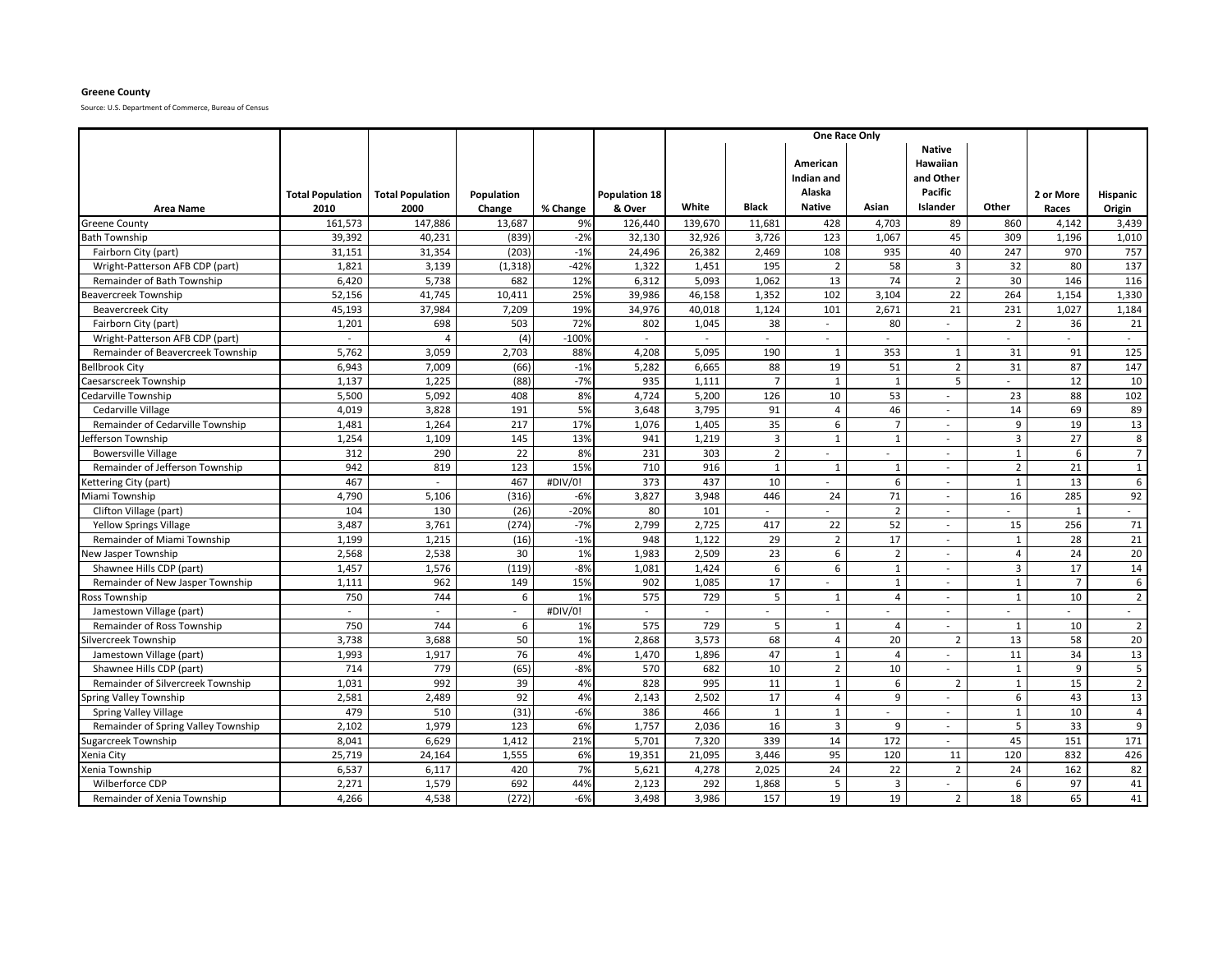### **Miami County**

|                                     |                         |                         |                   |                |                      | One Race Only |                |                                                   |                          |                                                                      |                |                |                          |  |
|-------------------------------------|-------------------------|-------------------------|-------------------|----------------|----------------------|---------------|----------------|---------------------------------------------------|--------------------------|----------------------------------------------------------------------|----------------|----------------|--------------------------|--|
|                                     | <b>Total Population</b> | <b>Total Population</b> | <b>Population</b> |                | <b>Population 18</b> | White         | <b>Black</b>   | American<br>Indian and<br>Alaska<br><b>Native</b> | Asian                    | <b>Native</b><br><b>Hawaiian</b><br>and Other<br>Pacific<br>Islander | Other          | 2 or More      | Hispanic                 |  |
| <b>Area Name</b><br>Miami County    | 2010<br>102,506         | 2000<br>98,868          | Change<br>3,638   | % Change<br>4% | & Over<br>77,738     | 96,722        | 2,084          | 189                                               | 1,218                    | 15                                                                   | 468            | Races<br>1,810 | Origin<br>1,341          |  |
| <b>Bethel Township</b>              | 4,843                   | 4,927                   | (84)              | $-2%$          | 3,855                | 4,710         | 18             | 11                                                | 18                       | $\overline{3}$                                                       | 22             | 61             | 51                       |  |
| Brown Township                      | 1,595                   | 1,554                   | 41                | 3%             | 1,195                | 1,568         | $\overline{3}$ | 1                                                 | 3                        |                                                                      | 5              | 15             | 9                        |  |
| <b>Fletcher Village</b>             | 473                     | 510                     | (37)              | $-7%$          | 342                  | 459           | $\sim$         | 1                                                 | $\overline{\phantom{0}}$ | $\sim$                                                               | 3              | 10             | 4                        |  |
| Remainder of Brown Township         | 1,122                   | 1,044                   | 78                | 7%             | 853                  | 1,109         | $\overline{3}$ |                                                   | 3                        |                                                                      | $\overline{2}$ | 5              | 5                        |  |
| Concord Township                    | 30,353                  | 27,335                  | 3,018             | 11%            | 22,777               | 27,579        | 1,111          | 59                                                | 744                      | 3                                                                    | 178            | 679            | 529                      |  |
| <b>Troy City</b>                    | 25,058                  | 21,999                  | 3,059             | 14%            | 18,754               | 22,579        | 1,057          | 51                                                | 613                      | $\mathbf{1}$                                                         | 155            | 602            | 455                      |  |
| Remainder of Concord Township       | 5,295                   | 5,336                   | (41)              | $-1%$          | 4,023                | 5,000         | 54             | 8                                                 | 131                      | $\overline{2}$                                                       | 23             | 77             | 74                       |  |
| Elizabeth Township                  | 1,648                   | 1,620                   | 28                | 2%             | 1,276                | 1,607         | 9              |                                                   | 6                        |                                                                      | 8              | 18             | 12                       |  |
| Huber Heights (part)                | 959                     | 35                      | 924               | 2640%          | 660                  | 890           | 33             | $\overline{a}$                                    | 13                       |                                                                      | 6              | 17             | 16                       |  |
| ostcreek Township.                  | 1,676                   | 1,633                   | 43                | 3%             | 1,291                | 1,650         | $\sim$         | $\sim$                                            | 10                       | $\mathbf{1}$                                                         | $\overline{2}$ | 13             | 13                       |  |
| Casstown Village                    | 267                     | 322                     | (55)              | $-17%$         | 203                  | 267           | $\sim$         |                                                   |                          |                                                                      |                | $\sim$         |                          |  |
| Remainder of Lostcreek Township     | 1,409                   | 1,311                   | 98                | 7%             | 1,088                | 1,383         | $\sim$         |                                                   | 10                       | $\overline{1}$                                                       | $\overline{2}$ | 13             | 13                       |  |
| Monroe Township                     | 15,553                  | 15,339                  | 214               | 1%             | 11,779               | 14,992        | 95             | 26                                                | 185                      |                                                                      | 78             | 177            | 203                      |  |
| <b>Tipp City City</b>               | 9,689                   | 9,221                   | 468               | 5%             | 7,122                | 9,291         | 54             | 15                                                | 145                      |                                                                      | 65             | 119            | 151                      |  |
| <b>Remainder of Monroe Township</b> | 5,864                   | 6,118                   | (254)             | $-4%$          | 4,657                | 5,701         | 41             | 11                                                | 40                       |                                                                      | 13             | 58             | 52                       |  |
| Newberry Township                   | 6,449                   | 6,490                   | (41)              | $-1%$          | 4,812                | 6,323         | 20             | 12                                                | 13                       | $\overline{2}$                                                       | 14             | 65             | 45                       |  |
| Bradford Village (part)             | 1,077                   | 1,034                   | 43                | 4%             | 760                  | 1,065         | $\overline{2}$ | $\mathbf{1}$                                      | 3                        | $\mathbf{1}$                                                         | $\mathbf{1}$   |                | 8                        |  |
| <b>Covington Village</b>            | 2,584                   | 2,559                   | 25                | 1%             | 1,941                | 2,534         | 8              | $\overline{2}$                                    | $\mathbf{1}$             |                                                                      | 6              | 33             | 16                       |  |
| Remainder of Newberry Township      | 2,788                   | 2,897                   | (109)             | $-4%$          | 2,111                | 2,724         | 10             | 9                                                 | 9                        | $\mathbf{1}$                                                         | $\overline{7}$ | 28             | 21                       |  |
| Newton Township                     | 3,399                   | 3,354                   | 45                | 1%             | 2,564                | 3,313         | 29             | $\overline{7}$                                    | 14                       |                                                                      | 11             | 25             | 41                       |  |
| Pleasant Hill Village               | 1,200                   | 1,134                   | 66                | 6%             | 868                  | 1,184         | $\overline{3}$ | $\overline{1}$                                    | $\overline{3}$           |                                                                      | $\overline{2}$ | $\overline{7}$ | 23                       |  |
| Remainder of Newton Township        | 2,199                   | 2,220                   | (21)              | $-1%$          | 1,696                | 2.129         | 26             | 6                                                 | 11                       |                                                                      | 9              | 18             | 18                       |  |
| Piqua City                          | 20,522                  | 20,738                  | (216)             | $-1%$          | 15,425               | 18,958        | 684            | 49                                                | 137                      | $\overline{2}$                                                       | 88             | 604            | 278                      |  |
| Springcreek Township                | 1,948                   | 1,826                   | 122               | 7%             | 1.559                | 1.872         | 27             |                                                   | 15                       |                                                                      | 19             | 15             | 34                       |  |
| <b>Staunton Township</b>            | 2,090                   | 1,992                   | 98                | 5%             | 1,642                | 2,042         | 6              | $\overline{2}$                                    | 16                       |                                                                      | 17             |                | 41                       |  |
| Union Township                      | 9,871                   | 10,222                  | (351)             | $-3%$          | 7,593                | 9,669         | 37             | 21                                                | 27                       | 3                                                                    | 16             | 98             | 72                       |  |
| Laura Village                       | 474                     | 487                     | (13)              | $-3%$          | 363                  | 458           | 8              | $\overline{2}$                                    | $\mathbf{1}$             |                                                                      | $\overline{3}$ | $\overline{2}$ | $\overline{7}$           |  |
| Ludlow Falls Village                | 208                     | 210                     | (2)               | $-1%$          | 148                  | 208           | $\sim$         |                                                   | $\overline{\phantom{0}}$ |                                                                      |                |                | $\mathbf{1}$             |  |
| Potsdam Village                     | 288                     | 203                     | 85                | 42%            | 214                  | 277           | $\sim$         | $\overline{4}$                                    |                          |                                                                      |                | $\overline{7}$ | $\overline{\phantom{a}}$ |  |
| Union City (part)                   | 24                      | $\Delta$                | 20                | 500%           | 23                   | 22            | $\sim$         |                                                   | 1                        | $\overline{a}$                                                       | $\sim$         | $\mathbf{1}$   | $\overline{\phantom{a}}$ |  |
| West Milton Village                 | 4,630                   | 4,645                   | (15)              | 0%             | 3,465                | 4,510         | 23             | $\overline{3}$                                    | 13                       | $\overline{2}$                                                       | $\mathbf{1}$   | 10             | 5                        |  |
| Remainder of Union Township         | 4,247                   | 4,673                   | (426)             | $-9%$          | 3,380                | 4,194         | 6              | 12                                                | 12                       | $\overline{1}$                                                       | 12             | 78             | 59                       |  |
| <b>Washington Township</b>          | 1,576                   | 1,803                   | (227)             | $-13%$         | 1,287                | 1,527         | 12             | $\mathbf{1}$                                      | 16                       | $\mathbf{1}$                                                         | $\overline{a}$ | 15             | $7\overline{ }$          |  |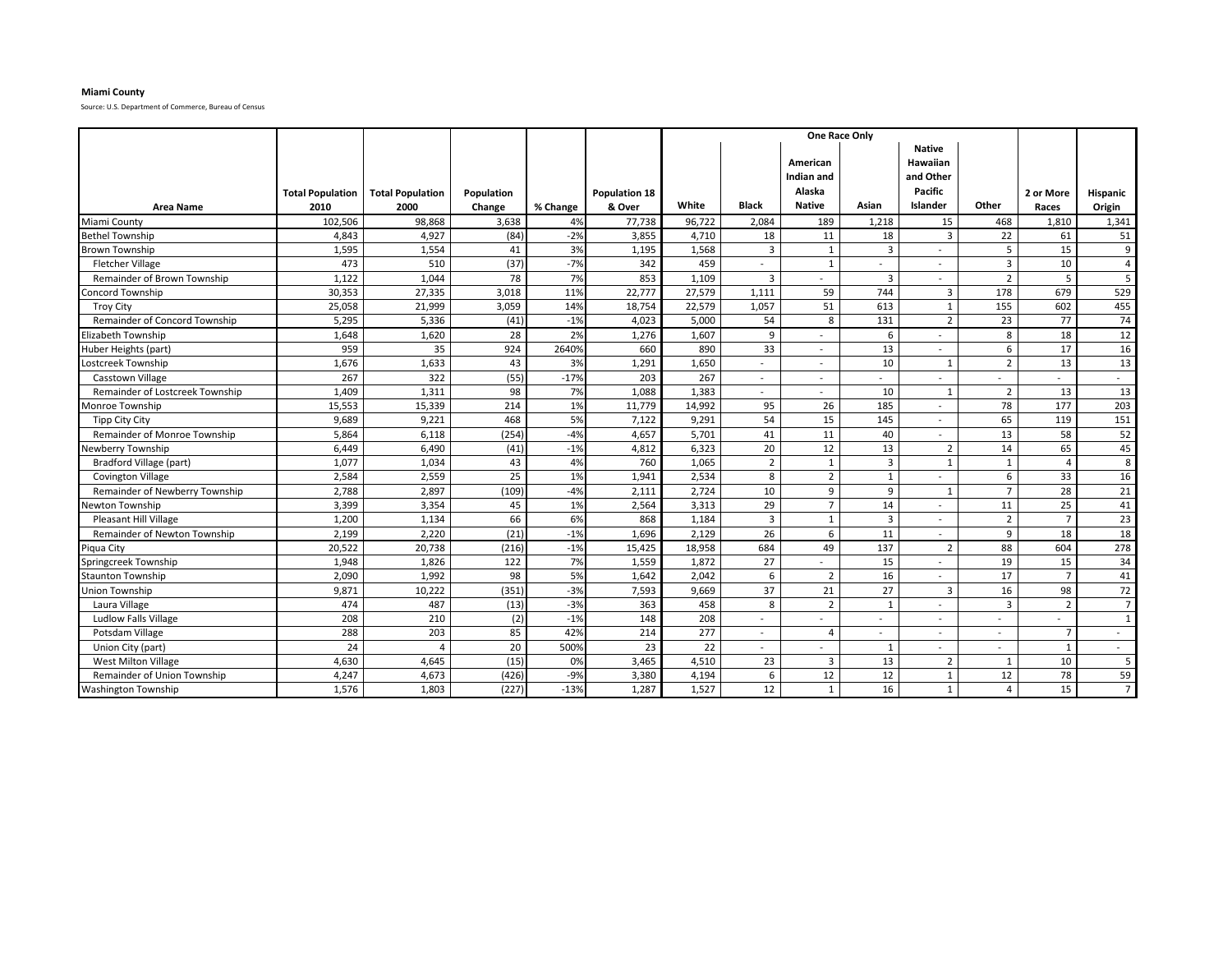# **Montgomery County**

|                                       |                         |                         |            |          |                      |         | One Race Only               |                                  |                |                                                   |                |                |                             |
|---------------------------------------|-------------------------|-------------------------|------------|----------|----------------------|---------|-----------------------------|----------------------------------|----------------|---------------------------------------------------|----------------|----------------|-----------------------------|
|                                       | <b>Total Population</b> | <b>Total Population</b> | Population |          | <b>Population 18</b> |         |                             | American<br>Indian and<br>Alaska |                | <b>Native</b><br>Hawaiian<br>and Other<br>Pacific |                | 2 or More      | <b>Hispanic</b>             |
| <b>Area Name</b>                      | 2010                    | 2000                    | Change     | % Change | & Over               | White   | <b>Black</b>                | <b>Native</b>                    | Asian          | Islander                                          | Other          | Races          | Origin                      |
| <b>Montgomery County</b>              | 535,153                 | 559,062                 | (23,909)   | $-4%$    | 411,874              | 395,272 | 111,870                     | 1,242                            | 9,273          | 177                                               | 4,472          | 12,847         | 12,177                      |
| <b>Butler Township</b>                | 7,894                   | 8,382                   | (488)      | $-6%$    | 6,412                | 7,259   | 342                         | 20                               | 127            | $\mathbf{1}$                                      | 25             | 120            | 95                          |
| Union City (part)                     | 26                      | 15                      | 11         | 73%      | 25                   | 26      | $\overline{\phantom{a}}$    |                                  |                | $\overline{\phantom{a}}$                          |                | $\mathbb{L}$   | $\mathcal{L}_{\mathcal{A}}$ |
| Remainder of Butler Township          | 7,868                   | 8,367                   | (499)      | $-6%$    | 6,387                | 7,233   | 342                         | 20                               | 127            | $\mathbf{1}$                                      | 25             | 120            | 95                          |
| Clay Township                         | 8,847                   | 8,566                   | 281        | 3%       | 6,883                | 8,618   | 36                          | 19                               | 56             | $\mathcal{L}$                                     | 31             | 87             | 85                          |
| Brookville City (part)                | 4,594                   | 4,093                   | 501        | 12%      | 3,512                | 4,478   | 16                          | 6                                | 49             | $\overline{\phantom{a}}$                          | 16             | 29             | 32                          |
| Phillipsburg Village                  | 557                     | 628                     | (71)       | $-11%$   | 437                  | 544     | 8                           | $\overline{\phantom{a}}$         | $\overline{2}$ | $\sim$                                            | $\overline{2}$ | $\overline{1}$ | 18                          |
| Verona Village (part)                 | 79                      | 55                      | 24         | 44%      | 62                   | 72      | $\sim$                      | $\overline{\phantom{a}}$         | $\sim$         | $\sim$                                            | ÷.             | $\overline{7}$ | $\sim$                      |
| Remainder of Clay Township            | 3,617                   | 3,790                   | (173)      | $-5%$    | 2,872                | 3,524   | 12                          | 13                               | 5              | $\overline{\phantom{a}}$                          | 13             | 50             | 35                          |
| <b>Clayton City</b>                   | 13,209                  | 13,347                  | (138)      | $-1%$    | 10.117               | 10.107  | 2,482                       | 23                               | 182            | $\overline{3}$                                    | 83             | 329            | 182                         |
| Dayton City                           | 141,527                 | 166,179                 | (24, 652)  | $-15%$   | 109,086              | 73,193  | 60,705                      | 417                              | 1,206          | 52                                                | 1,828          | 4,126          | 4,180                       |
| <b>Englewood City</b>                 | 13,465                  | 12,235                  | 1,230      | 10%      | 10,363               | 11,086  | 1,742                       | 22                               | 216            | 10                                                | 82             | 307            | 151                         |
| German Township                       | 8,429                   | 7,830                   | 599        | 8%       | 6,322                | 8.247   | 70                          | 14                               | 32             | $\mathbf{1}$                                      | 11             | 54             | 88                          |
| Carlisle Village (part)               | $\sim$                  | $\sim$                  | $\sim$     | #DIV/0!  | $\sim$               | $\sim$  | $\sim$                      | $\overline{\phantom{a}}$         | $\sim$         | $\sim$                                            | ÷.             | $\sim$         | $\blacksquare$              |
| <b>Germantown Village</b>             | 5,547                   | 4,884                   | 663        | 14%      | 4,035                | 5,410   | 45                          | 11                               | 28             | $\mathbf{1}$                                      | 6              | 46             | 65                          |
| Remainder of German Township          | 2,882                   | 2,946                   | (64)       | $-2%$    | 2,287                | 2,837   | 25                          | $\overline{3}$                   | 4              |                                                   | 5              | 8              | 23                          |
| larrison Township                     | 22,397                  | 24,303                  | (1,906)    | $-8%$    | 17,393               | 12,137  | 9,404                       | 51                               | 83             | $\overline{4}$                                    | 168            | 550            | 344                         |
| Fort McKinley CDP                     |                         | 3,989                   | (3,989)    | $-100%$  |                      |         |                             |                                  |                |                                                   |                |                |                             |
| Northridge CDP                        |                         | 8,487                   | (8, 487)   | $-100%$  |                      |         |                             |                                  |                |                                                   |                |                |                             |
| Shiloh CDP                            |                         | 11,272                  | (11, 272)  | $-100%$  |                      |         |                             |                                  |                |                                                   |                |                |                             |
| Remainder of Harrison Township        | 22,397                  | 555                     | 21,842     | 39359    | 17,393               | 12,137  | 9,404                       | 51                               | 83             | $\overline{4}$                                    | 168            | 550            | 344                         |
| Huber Heights City (part)             | 37,142                  | 38.177                  | (1.035)    | $-3%$    | 27.772               | 29.435  | 4,914                       | 101                              | 954            | 30                                                | 374            | 1.334          | 1.162                       |
| Jackson Township                      | 6,335                   | 6,420                   | (85)       | $-1%$    | 4,813                | 6,152   | 54                          | 9                                | 17             | $\sim$                                            | $\overline{7}$ | 96             | 44                          |
| <b>Farmersville Village</b>           | 1,009                   | 980                     | 29         | 3%       | 721                  | 985     | $\mathcal{L}_{\mathcal{A}}$ | $\overline{a}$                   | $\overline{2}$ | $\mathcal{L}$                                     | $\overline{2}$ | 20             | 6                           |
| New Lebanon Village (part)            | 2,641                   | 2,830                   | (189)      | $-7%$    | 1,958                | 2,527   | 40                          | 5                                | 10             | $\overline{a}$                                    | $\mathbf 2$    | 57             | 20                          |
| Remainder of Jackson Township         | 2,685                   | 2,610                   | 75         | 3%       | 2,134                | 2,640   | 14                          | $\overline{4}$                   | 5              | $\overline{\phantom{a}}$                          | $\overline{3}$ | 19             | 18                          |
| efferson Township                     | 6,972                   | 6,787                   | 185        | 3%       | 5,496                | 2,931   | 3,829                       | 21                               | 9              | $\mathbf{r}$                                      | 30             | 152            | 146                         |
| Drexel CDP                            | 2,076                   | 2,057                   | 19         | 1%       | 1,375                | 1,048   | 941                         | 9                                | $\mathbf{1}$   | $\overline{a}$                                    | 8              | 69             | 73                          |
| Remainder of Jefferson Township       | 4,896                   | 4,730                   | 166        | 4%       | 4,121                | 1,883   | 2,888                       | 12                               | 8              | ÷                                                 | 22             | 83             | 73                          |
| Kettering City (part)                 | 55,696                  | 57,502                  | (1,806)    | $-3%$    | 44,020               | 51,545  | 1,830                       | 106                              | 746            | 12                                                | 297            | 1,160          | 1,172                       |
| Miami Township                        | 50,735                  | 45,593                  | 5,142      | 11%      | 38,662               | 44,368  | 3,020                       | 99                               | 1,841          | 11                                                | 429            | 967            | 1,196                       |
| Carlisle City (part)                  | 205                     | 245                     | (40)       | $-16%$   | 169                  | 199     | $\overline{2}$              | $\overline{1}$                   |                | $\sim$                                            | ÷.             | $\overline{3}$ | $\overline{1}$              |
| <b>Miamisburg City</b>                | 20,181                  | 19,489                  | 692        | 4%       | 15,121               | 18,939  | 615                         | 35                               | 206            | $\overline{2}$                                    | 76             | 308            | 327                         |
| Springboro City (part)                | 1,218                   | 153                     | 1,065      | 696%     | 741                  | 1,041   | 58                          | $\overline{a}$                   | 76             | $\sim$                                            | 10             | 33             | 22                          |
| Remainder of Miami Township           | 29,131                  | 25,706                  | 3,425      | 13%      | 22,631               | 24,189  | 2,345                       | 63                               | 1,559          | 9                                                 | 343            | 623            | 846                         |
| <b>Moraine City</b>                   | 6,307                   | 6,897                   | (590)      | $-9%$    | 4,812                | 5,113   | 782                         | 18                               | 83             | 5                                                 | 150            | 156            | 228                         |
| Oakwood City                          | 9,202                   | 9,215                   | (13)       | 0%       | 6,387                | 8,771   | 83                          | 17                               | 126            | $\mathbf{1}$                                      | 53             | 151            | 163                         |
| Perry Township                        | 5,999                   | 6,184                   | (185)      | $-3%$    | 4,605                | 5,853   | 28                          | 11                               | 17             | $\sim$                                            | 3              | 87             | 34                          |
| Brookville City (part)                | 1,290                   | 1,196                   | 94         | 8%       | 969                  | 1,263   | 8                           | $\overline{2}$                   | 6              | $\overline{a}$                                    | $\mathbf{1}$   | 10             | $\overline{7}$              |
| New Lebanon Village (part)            | 1,354                   | 1,401                   | (47)       | $-3%$    | 966                  | 1,318   | 6                           |                                  | $\overline{7}$ | ÷                                                 | ÷.             | 23             | 6                           |
| Remainder of Perry Township           | 3,355                   | 3,587                   | (232)      | $-6%$    | 2.670                | 3,272   | 14                          | 9                                | $\overline{4}$ |                                                   | $\overline{2}$ | 54             | 21                          |
| <b>Riverside City</b>                 | 25,201                  | 23,545                  | 1,656      | 7%       | 18,968               | 21,984  | 1,671                       | 74                               | 480            | 10                                                | 286            | 696            | 826                         |
| <b>Trotwood City</b>                  | 24,431                  | 27,420                  | (2,989)    | $-11%$   | 18,658               | 6,864   | 16,660                      | 59                               | 81             | $\overline{7}$                                    | 124            | 636            | 231                         |
| Union City (part)/Union City township | 6,369                   | 5,555                   | 814        | 15%      | 4,734                | 5,951   | 232                         | 12                               | 42             | 1                                                 | 16             | 115            | 105                         |
| Vandalia City                         | 15,246                  | 14,603                  | 643        | 4%       | 11,719               | 13,955  | 631                         | 20                               | 219            | $\overline{4}$                                    | 90             | 327            | 246                         |
| <b>Washington Township</b>            | 56,607                  | 52,991                  | 3,616      | 7%       | 44,279               | 50,299  | 2,181                       | 93                               | 2,608          | 24                                                | 270            | 1,132          | 1,161                       |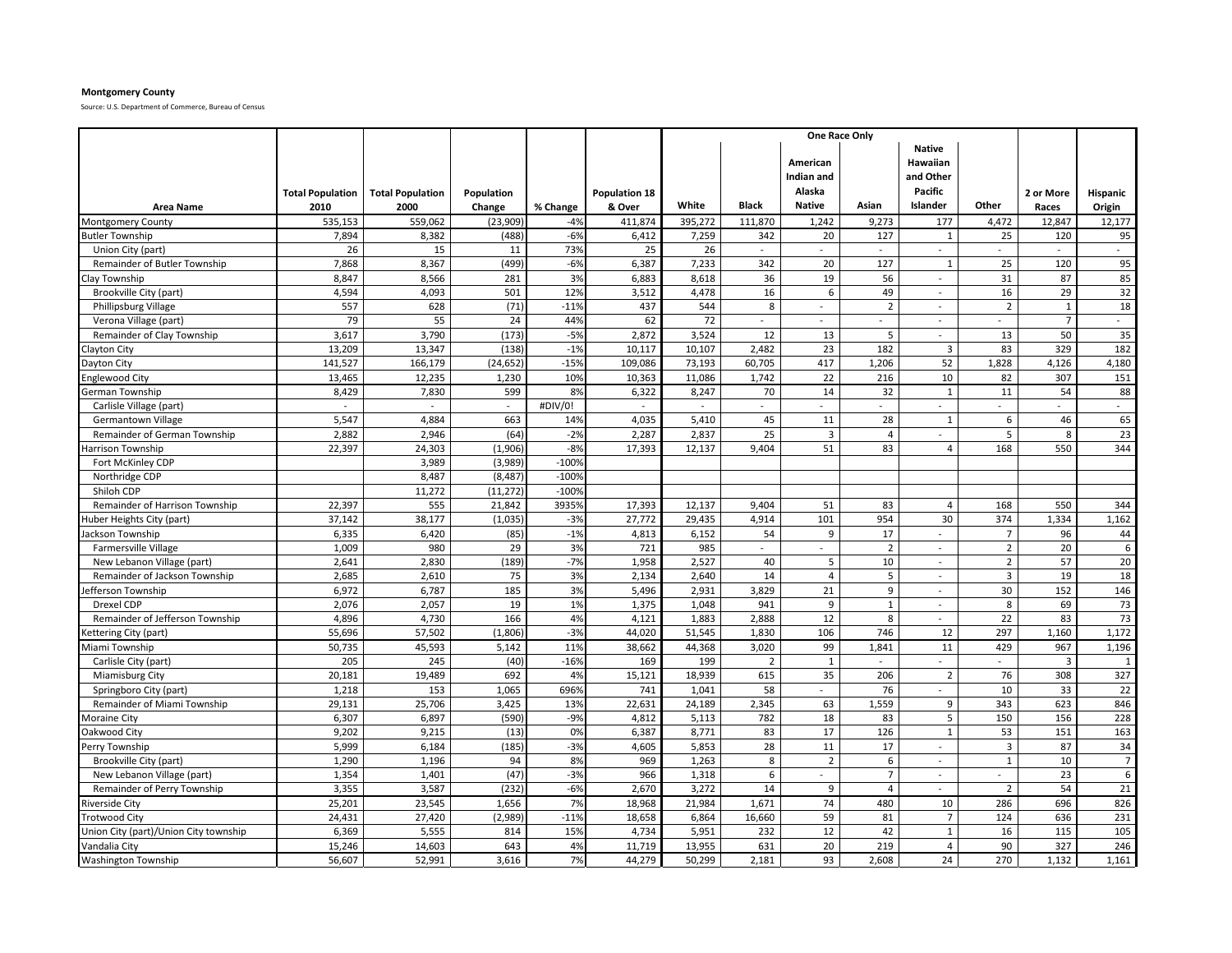# **Montgomery County**

|                                  |                         |                         |            |          |                      |        |                          | One Race Only                    |                          |                                            |       |           |          |
|----------------------------------|-------------------------|-------------------------|------------|----------|----------------------|--------|--------------------------|----------------------------------|--------------------------|--------------------------------------------|-------|-----------|----------|
|                                  | <b>Total Population</b> | <b>Total Population</b> | Population |          | <b>Population 18</b> |        |                          | American<br>Indian and<br>Alaska |                          | Native<br>Hawaiian<br>and Other<br>Pacific |       | 2 or More | Hispanic |
| <b>Area Name</b>                 | 2010                    | 2000                    | Change     | % Change | & Over               | White  | <b>Black</b>             | Native                           | Asian                    | Islander                                   | Other | Races     | Origin   |
| Centerville City                 | 23,997                  | 23,024                  | 973        | 4%       | 18,961               | 21,654 | 954                      |                                  | 770 l                    |                                            | 96    | 462       | 439      |
| Woodbourne-Hyde Park CDP         |                         | 7,910                   | (7,910)    | $-100%$  |                      |        |                          |                                  |                          |                                            |       |           |          |
| Remainder of Washington Township | 32,610                  | 22,057                  | 10,553     | 48%      | 25,318               | 28,645 | 1,227                    |                                  | 1,838                    | 13                                         | 174   | 670       | 722      |
| Wayne Township                   |                         |                         |            |          |                      | $\sim$ | $\overline{\phantom{0}}$ | $\overline{\phantom{a}}$         | $\overline{\phantom{a}}$ |                                            |       |           |          |
| <b>West Carrollton City</b>      | 13,143                  | 13,818                  | (675)      | $-5%$    | 10,373               | 11,404 | 1,174                    | 36                               | 148                      |                                            | 115   | 265       | 338      |
| Wright-Patterson AFB CDP (part)  |                         | 3,513                   | (3,513)    | $-100%$  |                      |        |                          |                                  |                          |                                            |       |           |          |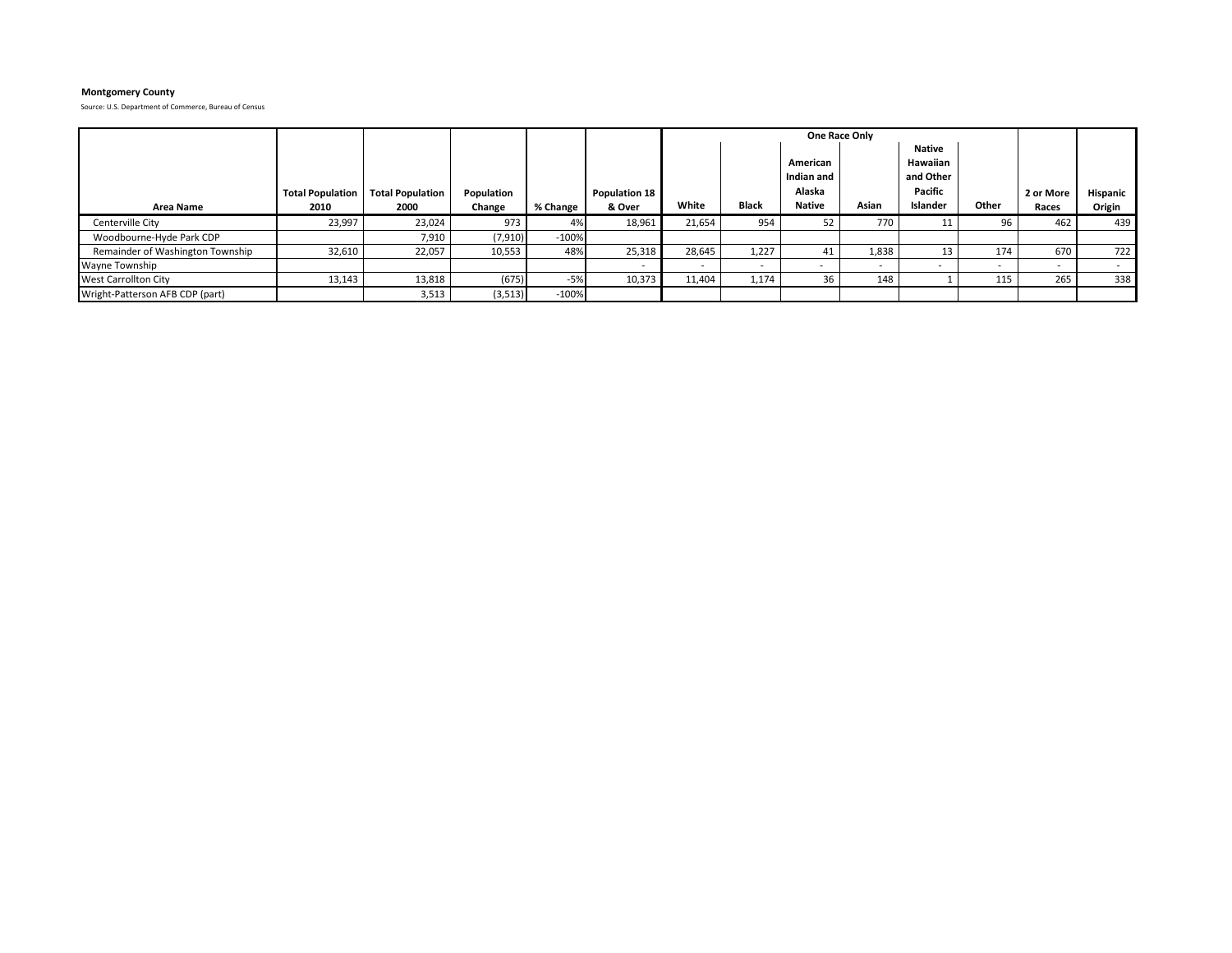### **Preble County**

|                                     |                         |                         |                |          |                      | One Race Only<br><b>Native</b> |                |                        |                          |                              |                |                |                 |
|-------------------------------------|-------------------------|-------------------------|----------------|----------|----------------------|--------------------------------|----------------|------------------------|--------------------------|------------------------------|----------------|----------------|-----------------|
|                                     |                         |                         |                |          |                      |                                |                | American<br>Indian and |                          | <b>Hawaiian</b><br>and Other |                |                |                 |
|                                     | <b>Total Population</b> | <b>Total Population</b> | Population     |          | <b>Population 18</b> |                                |                | Alaska                 |                          | Pacific                      |                | 2 or More      | Hispanic        |
| <b>Area Name</b>                    | 2010                    | 2000                    | Change         | % Change | & Over               | White                          | <b>Black</b>   | <b>Native</b>          | Asian                    | Islander                     | Other          | Races          | Origin          |
| <b>Preble County</b>                | 42,270                  | 42,337                  | (67)           | 0%       | 32,032               | 41,242                         | 180            | 92                     | 170                      | $\overline{2}$               | 89             | 495            | 254             |
| Dixon Township                      | 567                     | 557                     | 10             | 2%       | 428                  | 551                            | 3              | 5                      |                          |                              |                | 8              | $\overline{2}$  |
| Eaton City                          | 8,407                   | 8,133                   | 274            | 3%       | 6,449                | 8,098                          | 47             | 15                     | 83                       | $\overline{1}$               | 38             | 125            | 69              |
| <b>Gasper Township</b>              | 3,909                   | 3,229                   | 680            | 21%      | 2,899                | 3,799                          | 29             | 5                      | 13                       |                              | 12             | 51             | 35              |
| <b>Gratis Township</b>              | 4,408                   | 4,471                   | (63)           | $-1%$    | 3,419                | 4,330                          | 16             | 14                     | 5                        |                              | 6              | 37             | 12              |
| <b>Gratis Village</b>               | 881                     | 934                     | (53)           | $-6%$    | 676                  | 861                            | $\overline{4}$ | 5                      |                          |                              |                | 11             | $\overline{3}$  |
| West Elkton Village                 | 197                     | 194                     | $\overline{3}$ | 2%       | 149                  | 191                            | $\mathbf{1}$   |                        | $\overline{3}$           |                              | $\mathbf{1}$   | 1              | $\mathbf{1}$    |
| <b>Remainder of Gratis Township</b> | 3,330                   | 3,343                   | (13)           | 0%       | 2,594                | 3,278                          | 11             | 9                      | $\overline{2}$           |                              | 5              | 25             | 8               |
| <b>Harrison Township</b>            | 4,594                   | 4,601                   | (7)            | 0%       | 3,458                | 4,512                          | 10             | $\overline{7}$         | 15                       |                              | $\overline{2}$ | 48             | 21              |
| Lewisburg Village                   | 1,820                   | 1,798                   | 22             | 1%       | 1,324                | 1,768                          | 4              | 5                      | 9                        |                              |                | 34             | 14              |
| Verona Village (part)               | 415                     | 375                     | 40             | 11%      | 305                  | 415                            |                |                        |                          |                              |                |                | 10              |
| Remainder of Harrison Township      | 2,359                   | 2,428                   | (69)           | $-3%$    | 1,829                | 2,329                          | 6              | $\overline{2}$         | 6                        |                              | $\overline{2}$ | 14             | (3)             |
| srael Township                      | 1,169                   | 1,273                   | (104)          | $-8%$    | 894                  | 1,140                          | $\overline{4}$ | 1                      | 1                        |                              | $\overline{2}$ | 21             | 7 <sup>1</sup>  |
| College Corner Village (part)       | 216                     | 242                     | (26)           | $-11%$   | 166                  | 212                            |                | $\mathbf{1}$           | $\overline{\phantom{0}}$ |                              |                | $\overline{3}$ | $\mathbf{1}$    |
| Remainder of Israel Township        | 953                     | 1,031                   | (78)           | $-8%$    | 728                  | 928                            | $\overline{4}$ |                        | 1                        |                              | $\overline{2}$ | 18             | 6               |
| Jackson Township                    | 1.190                   | 1,223                   | (33)           | $-3%$    | 927                  | 1,154                          | $\overline{2}$ | 1                      | 6                        |                              |                | 27             | $\overline{2}$  |
| Jefferson Township                  | 3,309                   | 3,449                   | (140)          | $-4%$    | 2,533                | 3,229                          | 18             | 13                     | 12                       | $\mathbf{1}$                 | $\overline{7}$ | 29             | 17              |
| New Paris Village                   | 1,629                   | 1,623                   | 6              | 0%       | 1,212                | 1,591                          | $\overline{2}$ | 10                     | $\overline{2}$           | $\mathbf{1}$                 | $\overline{2}$ | 21             | $\overline{7}$  |
| Remainder of Jefferson Township     | 1,680                   | 1,826                   | (146)          | $-8%$    | 1,321                | 1,638                          | 16             | $\overline{3}$         | 10                       |                              | 5              | 8              | 10              |
| Lanier Township                     | 3,853                   | 3,931                   | (78)           | $-2%$    | 2,924                | 3,763                          | 21             | 6                      | 16                       |                              | 6              | 41             | 22              |
| West Alexandria Village (part)      | 477                     | 879                     | (402)          | $-46%$   | 354                  | 455                            | 10             |                        | 1                        |                              | $\mathbf{1}$   | 10             | 10              |
| Remainder of Lanier Township        | 3,376                   | 3,052                   | 324            | 11%      | 2,570                | 3,308                          | 11             | 6                      | 15                       |                              | 5              | 31             | 12              |
| Monroe Township                     | 2,258                   | 2,290                   | (32)           | $-1%$    | 1,666                | 2,204                          | 10             | 5                      | 3                        |                              | 9              | 27             | 11              |
| Eldorado Village                    | 509                     | 543                     | (34)           | $-6%$    | 371                  | 504                            |                |                        | 3                        | $\overline{\phantom{a}}$     | $\mathbf{1}$   |                | $\mathbf{1}$    |
| West Manchester Village             | 474                     | 433                     | 41             | 9%       | 343                  | 452                            | 9              | $\overline{2}$         |                          |                              | $\mathbf{1}$   | 10             | 5               |
| Remainder of Monroe Township        | 1,275                   | 1,314                   | (39)           | $-3%$    | 952                  | 1,248                          | $\mathbf{1}$   | $\overline{3}$         | ۰                        |                              | $\overline{7}$ | 16             | 5               |
| Somers Township                     | 3,992                   | 4,245                   | (253)          | $-6%$    | 2,981                | 3,941                          | $\overline{2}$ | 14                     | 3                        |                              | $\overline{4}$ | 28             | $\overline{28}$ |
| Camden Village                      | 2,046                   | 2,302                   | (256)          | $-11%$   | 1,474                | 2,022                          | $\overline{2}$ | $\overline{4}$         | $\mathbf{1}$             |                              | $\overline{A}$ | 13             | 22              |
| Remainder of Somers Township        | 1,946                   | 1,943                   | 3              | 0%       | 1,507                | 1,919                          | $\sim$         | 10                     | $\overline{2}$           | $\overline{\phantom{a}}$     |                | 15             | 6               |
| Twin township                       | 2,790                   | 2,831                   | (41)           | $-1%$    | 2,060                | 2,729                          | 14             | $\overline{4}$         | $\overline{7}$           |                              | $\overline{3}$ | 33             | 16              |
| West Alexandria Village (part)      | 863                     | 516                     | 347            | 67%      | 639                  | 837                            | 3              | 1                      | $\overline{7}$           |                              | $\mathbf{1}$   | 14             | 9               |
| Remainder of Twin Township          | 1,927                   | 2,315                   | (388)          | $-17%$   | 1,421                | 1,892                          | 11             | 3                      |                          |                              | $\overline{2}$ | 19             | $\overline{7}$  |
| <b>Washington Township</b>          | 1,824                   | 2,104                   | (280)          | $-13%$   | 1,394                | 1,792                          | $\overline{4}$ | $\overline{2}$         | 6                        |                              |                | 20             | 12              |